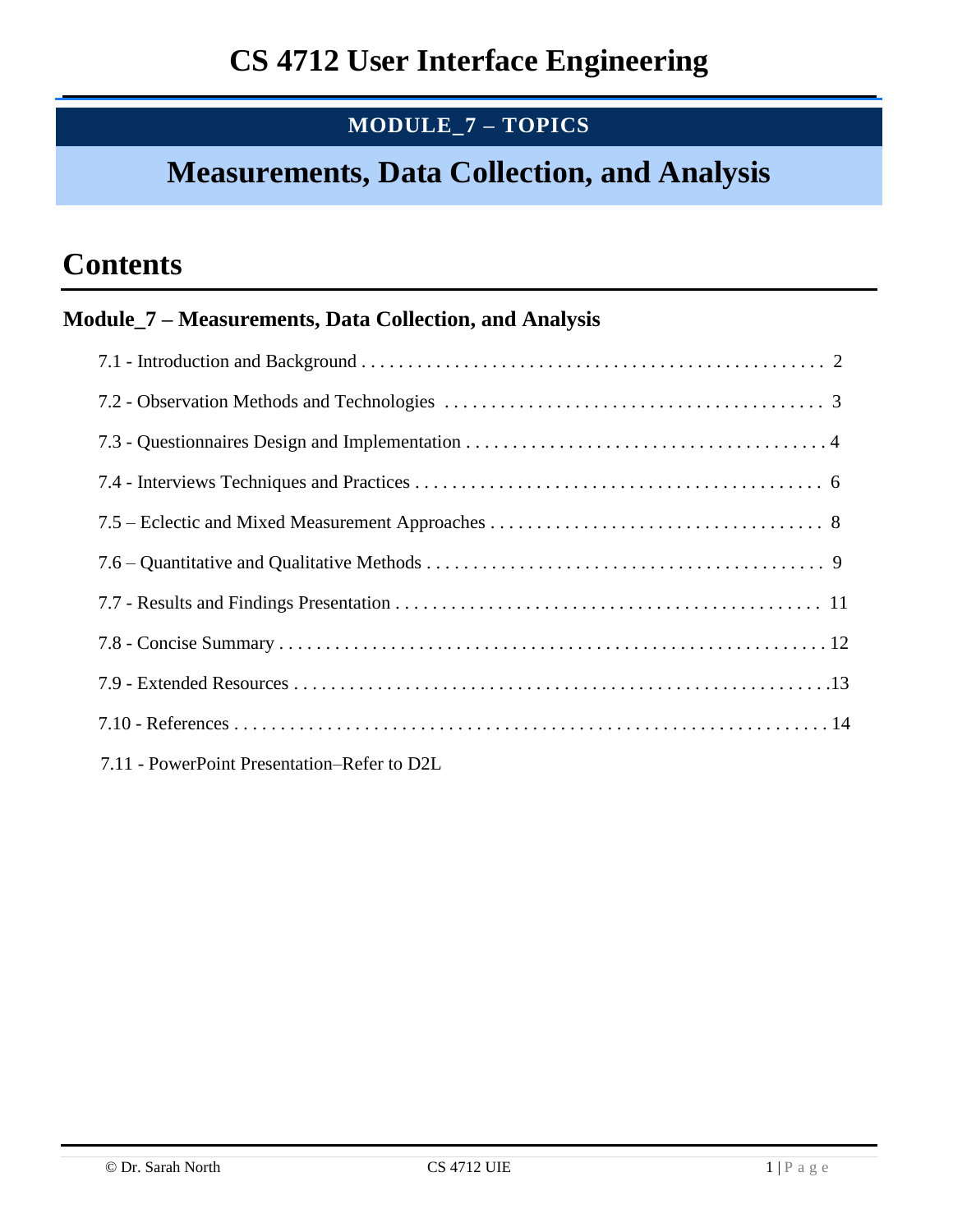### **MEASUREMENTS, DATA COLLECTION, AND ANALYSIS**

#### **7.1 - Introduction and Background**

Producing meaningful data collection is the key to producing meaningful data research. In other words, the research done by a sample of data cannot be meaningful unless the sample of data is meaningful in itself. It is important for the researcher to know how a particular set of data can be meaningful and how it can contribute to their research (Becker, H. 2019). It is also necessary to study different observation methods to collect data. We will discuss interviews and how they can quickly and directly produce meaningful data for research. We will also discuss the importance of using mixed methods of collecting data, and how it can be key in producing the most meaningful data. We will discuss the difference between research that is quantitative and research that is qualitative. Lastly, we will conclude with the best way to display the results and findings of a research topic.

Collecting and observing data can be done in a variety of different ways, but mainly through observational research, naturalistic observation, and controlled observation (Becker, H. 2019). Interviews are one method of collecting data which allow the interviewer and the interviewee to be face-to-face. Interviews can be highly structured, to ensure all participants undergo the same study, or interviews can be unstructured and made to fit the current situation. Questionnaires are a way of collecting data without the presence of the researcher. Questions are usually written beforehand and handed out to each participant in the study. Data of all participants is usually analyzed after all participants have concluded the study. We will also discuss the differences between quantitative and qualitative data, and how each type of data can be meaningful for different types of methods of research.

#### **7.2 – Observation Methods and Technologies**

Observational methods of research include observing the participants in a study without disturbing the environment in any way. In many forms of practice, the participants do not even know they are being studied. Based on the nature of the subject being studied, there are three types of observational research: naturalistic observation, participant observation, and controlled observation.

Naturalistic observation refers to observing participants in their most natural setting (Cherry, K 2019). The observer needs to be careful to not disturb the habitat of the participants in the study. Naturalistic observations are the best observations to create qualitative data, or data that is very meaningful to the research at hand. One advantage of naturalistic observation is that it allows researchers to conduct experiments without violating any moral or ethical concerns (Cherry, K. 2019). Another great advantage of naturalistic observations is that they help validate certain types of research. It is one thing to hypothesize a finding, but it is a completely other thing to observe those findings. However, the downside of naturalistic observation is that it is hard to replicate, which leads to a lack of quantitative research. Another major downside is that observations usually happen at a small scale, and are not truly representative of a larger population of individuals. Furthermore, people may behave differently when they know they are being watched, which may or may not be known to the researcher at hand. The last major downside is that it can be hard to determine the exact cause behind behavior in some individuals (Cherry, K. 2019).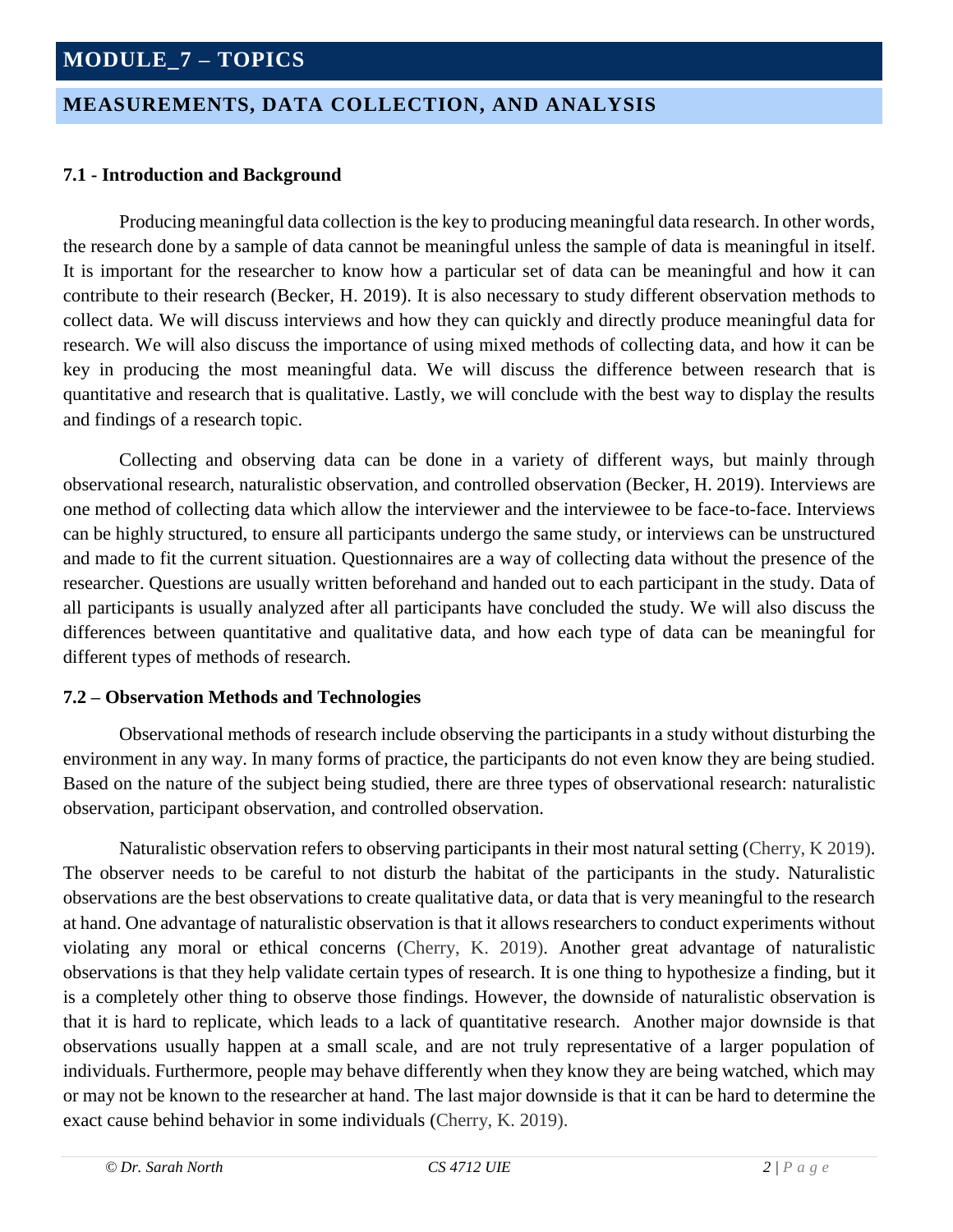The most common type of data collection method in naturalistic observation is tally marks (Cherry, K. 2019). The researchers will write down the behaviors that they find during their observation, and then create a tally for how many times they observe that specific behavior. If ethical, an observer may record a video or audio tape in order to re-examine his subjects at a later date. The observer will then take all of their notes during the observation, and then discern behavior patterns observed during the experiment.

During naturalistic observation, an observer may use time sampling or situational sampling. Time sampling is described as something that "involves taking samples at different intervals of time, which may be random or systematic." Situational sampling has been noted as "observing a behavior in a variety of different situations and settings." During the experiment, it is important for the researcher to know the different methods of sampling, in order for them to have the most accurate means of recording their data. The most widelyknown example of naturalistic observation is Charles Darwin aboard the HMS Beagle. During eighteen months, Charles Darwin sailed along the coast of South America on a Navy ship and observed what scientists call Natural Selection. (Cherry, K. 2019)

The second method of observational research is participant observation. In this method, the observer intervenes in the environment of the participants in some way. The observer can intervene in two ways: overt or covert. In an overt manner, the observer reveals himself to the participants and explains the observer is there to collect data for research. This can be a great way to collect research that is otherwise rare to reproduce; however, it can also be a bad method of collection because a lot of occurrences can only occur naturally (Becker, H. 2019). The second method of participant observation is being covert. In this manner, the observer is disguised as a participant of the study, which allows the observer to gain hands-on experience for their research. Covert participation is obviously the better method of study; however, it is usually far more difficult to execute correctly compared to overt participation.

Controlled observation is the last method of observational research that we will discuss. Controlled observation is defined as the observational method "carried out under controlled, arranged conditions, often in a laboratory setting" (Becker, H. 2019). In this method of observation, a controlled stimulus is introduced to each participant in the study and the observer reports the differences in each participant. These studies are usually the least time-consuming of the three observational methods and can easily accommodate a larger sample size. The main disadvantage of this observational method is that the participants are not acting in their natural setting. Participants tend to behave differently when they know they are being watched by a researcher and other participants. Having participants acting outside of their natural habit can produce some easy (but often fruitless) research data.

#### **7.3 - Questionnaires Design and Implementation**

Questionnaires are a series of questions that are prepared beforehand to the participant. There are several main advantages and disadvantages of using questionnaires. One of the main advantages is being able to have several participants at once taking the survey. This allows the researcher to gather data much quicker than other observation methods such as interviews. Another main advantage is being able to interview people from all parts of the world all at the same time. An interview can be placed online, and participants from all parts of the world can complete the survey all at once. Another great advantage are more flexible time frames to gather data. The researcher can prepare the questions beforehand, and the questions can be answered by the participant in any given time frame.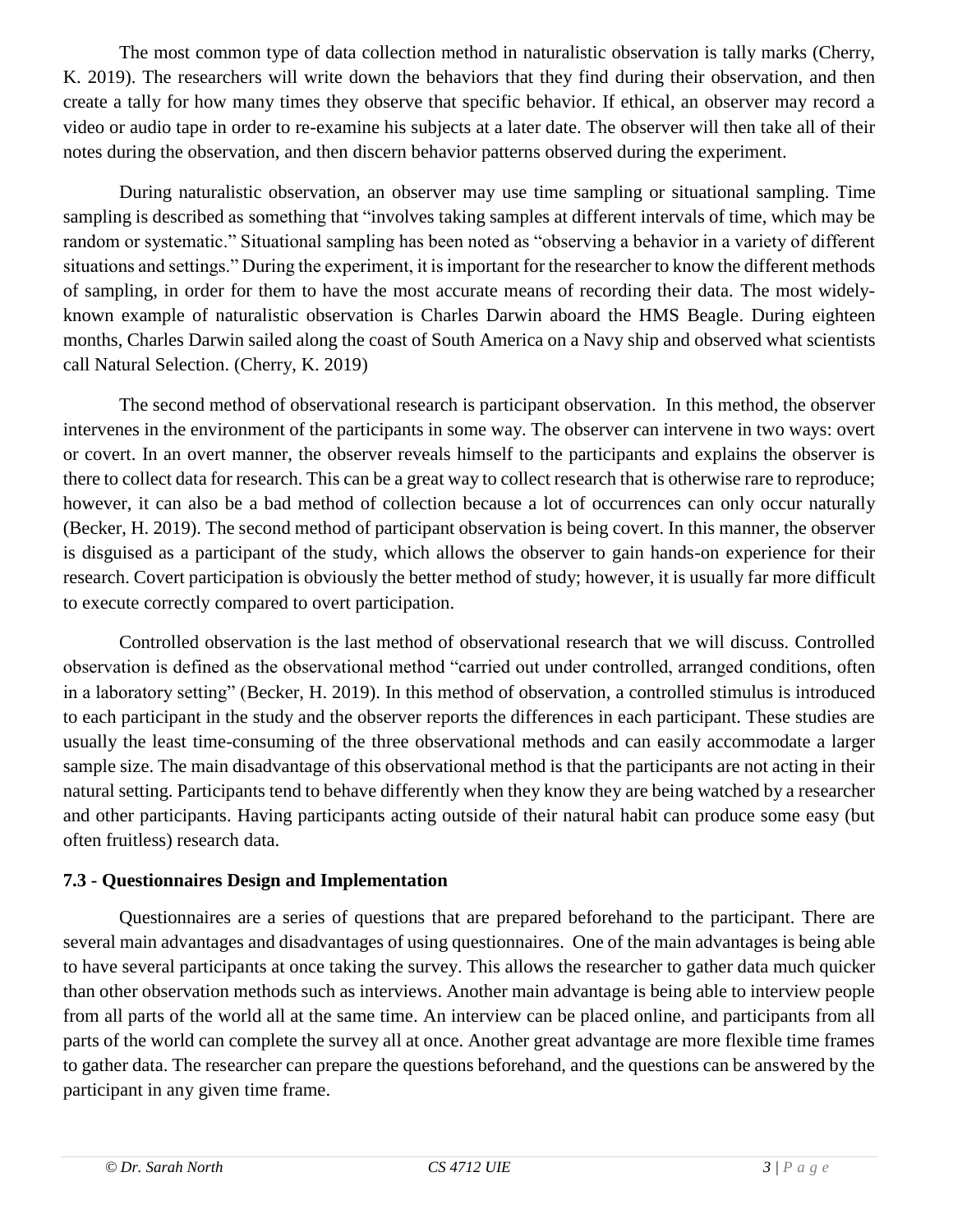The main disadvantage of questionnaires lies within the integrity of the participants. A participant may not take a questionnaire as seriously as an interview. In addition, it's possible for a participant to have someone take the questionnaire for them, which will skew the data for the researcher. It can also be difficult for some participants to answer the questionnaire questions because the researcher is not there to clarify any ambiguities (Preece, J. 2015). Another disadvantage of using questionnaires as a form of research is that the answers are fixed. When the questionnaire is prepared, the researcher needs to come up with answers for the participants to select. Sometimes participants are limited to answers that do not accurately reflect what the participants would like to answer. If the answer is a scale of some sort, the accuracy of the questionnaire depends on how big the scale is. Too big of an answer selection can lead to participant anxiety, while too narrow of a selection can lead to unreliable data.

Questionnaires should be implemented in a way that produces meaningful data for the researcher. These questions are then given to the participant (either physical or online) for them to answer. Before any questions are made for the questionnaire, it is important for the researcher to understand the audience he or she is questioning. For instance, if the researcher wanted to know how many miles people drive on a daily basis, then questioning individuals under the age of sixteen would be a fruitless endeavor. Furthermore, asking participants over the age of eighty how many miles they drive on a daily basis would also be a fruitless endeavor. Demographic information such as gender, location, age, and place of birth are among the most common questions asked at the beginning of each survey (Preece, J. 2015). It is great for the researcher to know the geographical information of their participants before drawing any meaningful conclusions about the data from their survey. For instance, participants who drive in New York City would probably drive much less than participants in the Midwestern United States.

In order for a questionnaire to contain meaningful data, one must carefully consider the method in which the questionnaire is being administered. Questionnaires need to be implemented in a way that allows all participants to return the survey with a reasonable response rate (Preece, J. 2015). Having a reasonable response rate allows for all data on the survey to be calculated and weighed for all participants against the survey group as a whole. When participants do not answer a question or do not answer a question accurately, it can greatly skew the results of the survey. It is more common for smaller sample sizes of participants to have a higher response rate on surveys. With larger groups of participants, the response rate generally decreases (Preece, J. 2015). When sampling a larger group or population, it is generally more common to use the Internet. Using the Internet can reach participants in several parts of the world simultaneously, and the results can be sent back to the researcher for data compilation. Surveys also can have built-in survey statistics, which allow for the survey data to be compiled while the results of the survey are being sent in by the participants. Decorating a survey to make it more appealing to the participant can also help improve accurate results from the survey (Preece, J. 2015). Web-based questionnaires can include "check boxes, radio buttons, pop ups and pull down menus" to make them more attractive. Web-based questionnaires should include the following steps:

- 1) The questionnaire needs to be error-free and be able to assist the participant in the event that they need it.
- 2) Information from each participant needs to be captured and stored confidentially, away from the view of anyone except the researcher. Using IP methods are among the most convenient methods to accomplish this; however, keep in mind that different people may use different computers (or several people may use the same computer) to complete the information on the survey.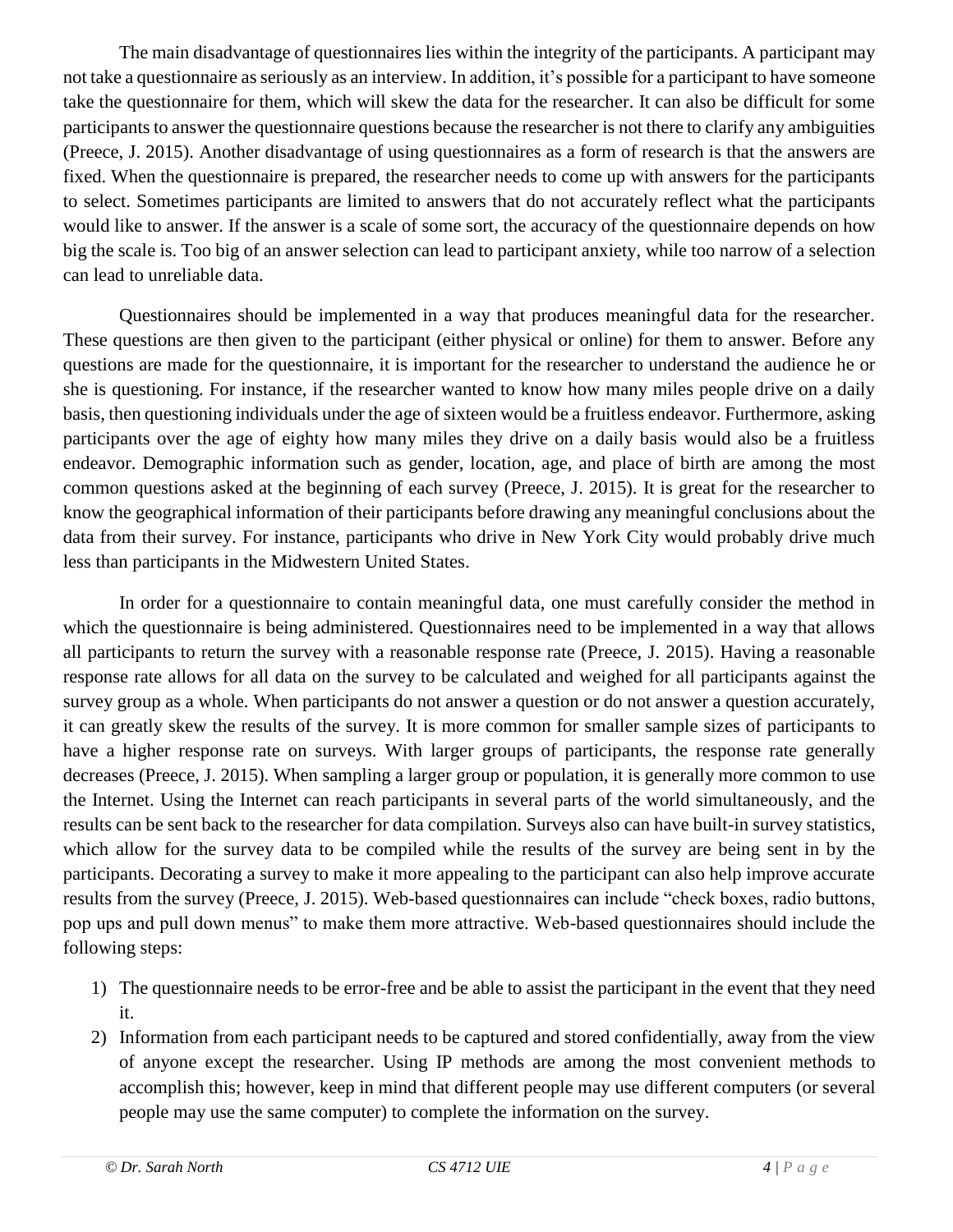3) Be sure to keep track of the data as it is being sent back to the researcher. This will help the researcher keep track of data trends within the research. Also, there is a chance that the data will be lost or corrupted, so it would be in the best interest of the researcher to keep track of data progression.

The different types of answers in a questionnaire may also affect the way in which the data from the questionnaire is compiled. Questions that are multiple choice or true/false can be quickly compiled by the questionnaire form and sent instantly to the researcher for data observation (Becker, H. 2019). However, some questions, such as short-answer, cannot be quickly compressed by the researcher and need to be read first before any meaningful conclusion can be stated. Because of this, it is important for the researcher to know what types of questions are asked of participants, and it is also important to make sure all types of questions are considered and read-over in a survey before any meaningful conclusions are made.

#### **7.4 – Interview Techniques and Practices**

Interviews are more commonly thought of as "a conversation with a purpose" (Becker, H. 2019). Interviews can be conducted in a variety of different ways, but the flow of the interview and how the interview is conducted depends on the purpose of the interview. There are three main types of interviews: structured, unstructured, and group interviews. The type of interview can depend on the situation and how often the interviewer is imposing on the situation.

Group interviews are meant to involve a large amount of people and have the least amount of interaction from the interviewer. A group interview is a form of screening multiple participants at the same time. In a group interview the interviewer can observe how participants choose to stand out amongst other participants in the interview. Along with this, the interviewer can observe some key skills, such as how participants decide to work together to figure out a problem. These types of interviews work well when interaction with others is essential to understanding a topic. From a group interview, the interviewer can gain insight from the interaction amongst the participants.

Unstructured interviews are the most common type of interviews, and usually involve the least amount of control by the interviewer. In this method of interview, the interviewer asks questions, and the answers are generally open ended and can lead to a different set of undetermined questions. For instance, imagine the interviewee saying somewhere along the interview that he works at a five-star restaurant in Tokyo. The interviewer may become interested and ask questions that they didn't plan to ask beforehand such as: "What is it like to live in Tokyo" or "What is it like to work for a five-star restaurant?" Despite the ability to ask unrelated questions, an interviewer does need some sort of structure in the interview beforehand to make sure all of the topics of the interview are covered. Unstructured interviews can go on for a very long period of time and generally have the most depth compared to other interview methods. Unstructured interviews can also go for the shortest amount of time. For instance, answering "no" or "not applicable" for a series of questions can make the interview go along very quickly and have absolutely no depth whatsoever. Because of the varying length of unstructured interviews, data obtained from them can be difficult to analyze (Becker, H. 2019). There may be some interviews that have a lot of information gained from them, and some interviews with no information gained from them. However when accessing information from a large amount of participants, it is important for the interviewer and researcher to know that it is always best to obtain as much data from the widest range of participants possible. This is to ensure that the data used in the research isn't skewed towards one specific person's idea or opinion.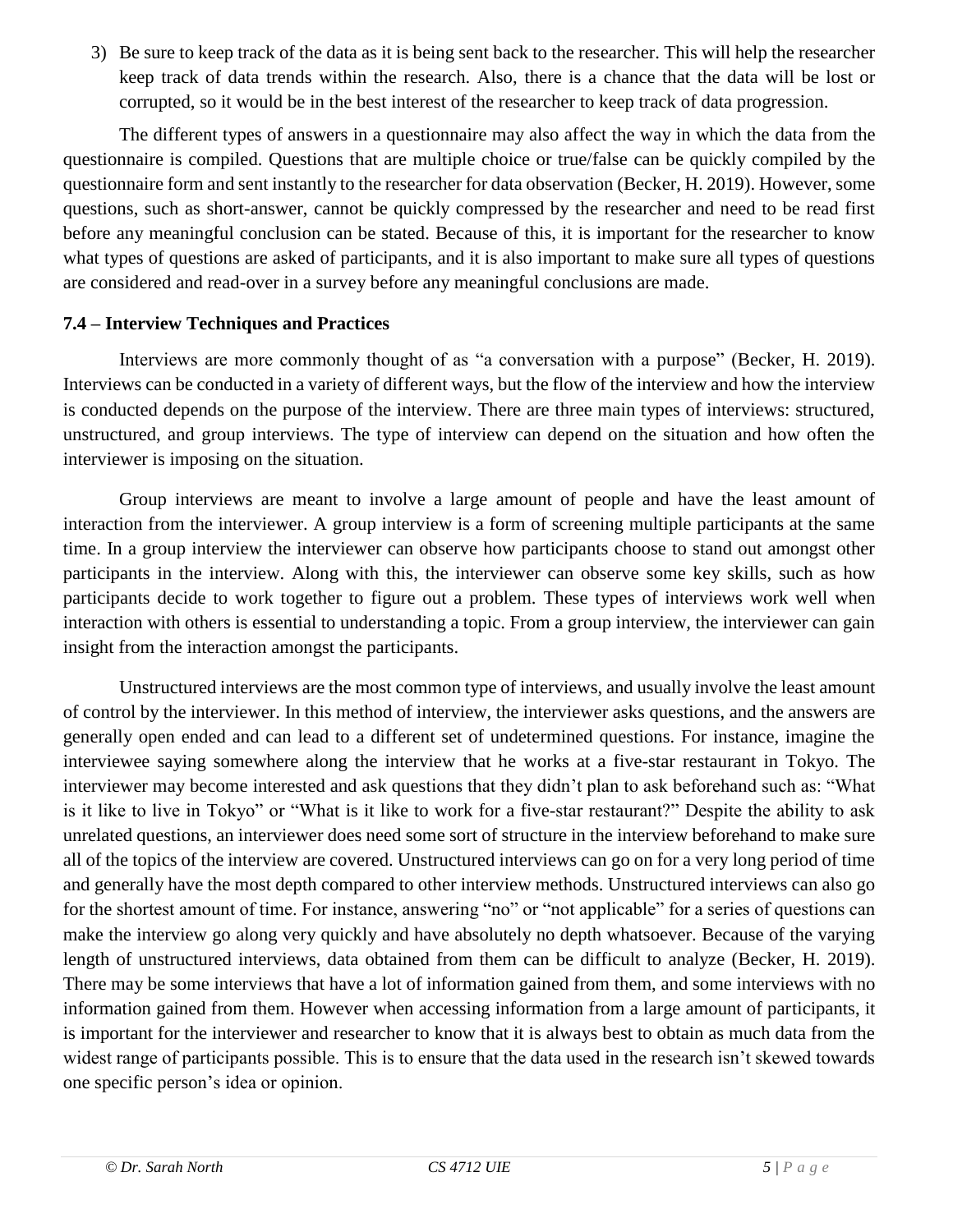The best way to analyze consistent data amongst a wide variety of participants is to use structured interviews. In a structured interview, questions are standardized and the same across all participants in the study. This is to ensure consistent interview length and to ensure consistent interview data across all participants. Structured interviews often include definite answers to questions, and the questions are usually not open-ended. If the answer is not available for a participant in the interview, then the "none" or "not applicable" option is usually available. For example, a closed-ended question in a structured interview can be something along the lines of "Which website do you visit the most?" or "How many times per week do you eat fast food?" Furthermore, structured interviews have the possibility of data misrepresentation, because often participants rush through the interview when they know the goal of the interview (Becker, H. 2019). For example, Youtube will often place ads in front of a video before it plays, and users will often select whichever option is quickest so they can get to their video. A rushed interview from the participant can only increase the chance of errors in the compressed data research.

Semi-structured interviews usually involve a mix of both closed- and open-ended questions. An interviewer usually starts with questions that they plan to ask the participant, but is allowed ample time within the interview to ask the participant to elaborate on some of their answers. For instance, a structured question may be asked first, such as "What type of music do you like?" and then be followed up with "What is your favorite rock metal band?" as part of the unstructured interview process. When asking questions based on the participants' responses, it is important to allow the participant ample time to answer the questions asked. Questions such as "Is there anything else you would like to say?" may possibly be asked at the end of the interview to extend the allotted interview time.

Focus groups are another very common way of interviewing participants. Focus groups generally consist of one interviewer and a group of several people chosen to represent a much larger population. To represent the larger population, focus groups are generally a mix of ethnicities, genders, ages, and cultural backgrounds. The main benefit of using focus groups is that they allow for more sensitive issues to be addressed that mainly affect the population as a whole, rather than the individual (Preece, J. 2015). It is imperative that the focus group is acceptable to all participants and allows everyone in the focus group to hear and be heard. Preset agendas are usually created before the focus group meets and are there to guide the focus group to a conclusion without discussion straying off-topic. The facilitator usually will ask quiet people to speak, and make sure that the dominant people in the discussion don't take up everyone else's time. Focus group meetings may or may not be recorded, depending on the focus of the group meeting.

Before starting the interview, there are several key things to note. It is important to know who you are interviewing, so you can dress, act, and speak in a manner that will be familiar to the participant (Preece, J. 2015). This is especially important with children, the elderly, and terminally ill patients. During the interview it is important for the interviewee to listen more than talk; here are some suggested steps:

- 1) The interviewer needs to introduce themselves to the participant first, and explain why they are conducting the interview.
- 2) Easy questions, such as demographics, come first in order to "warm up" the participant to the harder questions that generally come later.
- 3) The more probing questions should come later in the interview.
- 4) Use cool-off periods to take a break between the harder questions and to relieve interview tension.
- 5) Always be sure to close the interview by thanking the participants.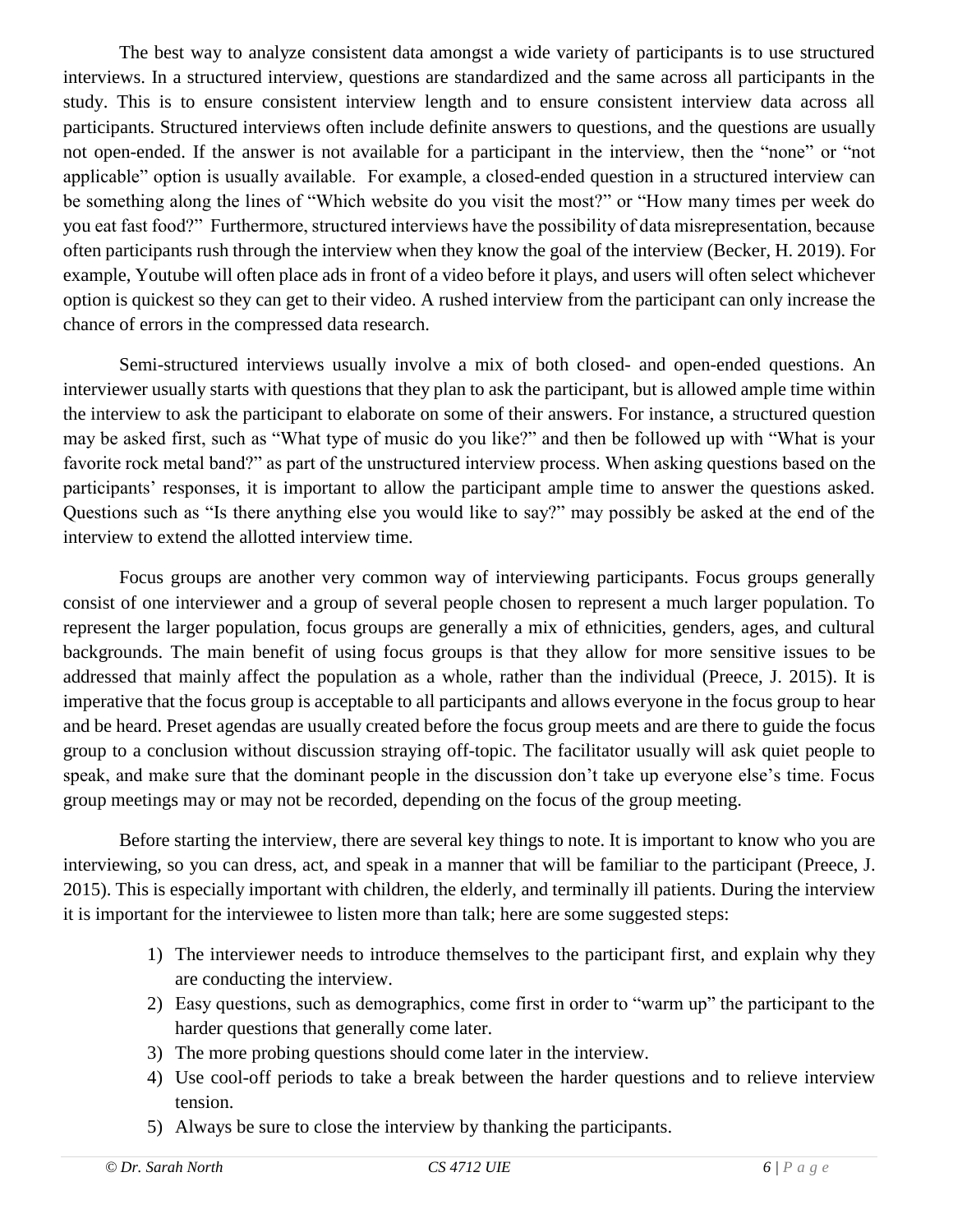Due to a rise in the Internet's popularity, face-to-face interviews and focus groups are becoming far more uncommon, especially when the participants live in different geographical regions. However, there are a few advantages of conducting interviews over the Internet. Participants in their own environments are generally more relaxed and less likely to make an error in the interview process. Because of this, when participating in interviews over sensitive topics, participants are more likely to give a correct answer when in their own environment rather than in a foreign room with unknown participants (Preece, J. 2015).

#### **7.5 - Eclectic and Mixed Measurement Approaches**

With the wide amount of information in this day and age, the necessity for a larger range of approaches in order to effectively measure and explain the effects of data is imperative. Mixed measurement can be defined as an approach wherein a variety of measurements are used to weight assets and liabilities. The mixed measurement model can be seen as one of the most effective methods of providing the relevant information to users in a manner that covers multiple aspects of situations based on gathered data. Eclectic measurement approach views each problem in the context of validity to paramount. The drive behind this method is due to our belief that certain issues require more attention than already being received. Eclectic measurement can be viewed as the intensive research as it focuses on concerns related to social sciences (Armstrong, S. J., n.d.). The eclectic method's primary goal is to pose a critical question that often times generates more discussion. This form creates more questions and in regards to the subject and overall development of the method, ensuring higher quality results.

#### **7.6 - Quantitative and Qualitative Methods**

Quantitative data deals with quantities, values or numbers—making data measurable. This can then be converted and processed into mathematical information that can be used for a variety of purposes. The result is often in the form of statistics that can be interpreted and used based on the user's requirements. Qualitative data is defined as data that is more so related to quality and is thus more descriptive rather than numerical in nature. Qualitative data is generally not measurable and is usually gained through observation (Anastasia, n.d.).

The first method of acquiring quantitative data would be a survey. Closed-ended questions in surveys will often be accompanied by predetermined answer choices (Anastasia, n.d.). This would be an ideal choice for surveying a large amount of people and allowing for generalization out of the results. Two specific drawbacks include the lack of details and the restriction respondents may feel due to the lack of freedom in the response choices. A second method of acquiring quantitative data would be an interview. A one-on-one interview with a set of predetermined questions would serve as a structured way of acquiring quantitative data. This set up would also allow for the researcher to make any needed clarifications. A large drawback would be the inability to cover a wider large sample size, due to taking a large amount of time and even money depending on circumstances. The final method of acquiring quantitative data is a more straightforward approach, observation. Data can be collected through basic observation while keeping key questions in mind such as "why" and "how." It is one of the most inexpensive methods of acquiring data, but due to the data collected resting solely on the observer, if any bias is present, results may become skewed.

Data analysis of quantitative data is much simpler than qualitative data, because of the simplicity of the data itself. It is important to summarize quantitative data, because it will help the researcher analyze patterns, relationships, and connections between various groups of data (Mcleod, S. 2018). Statistics of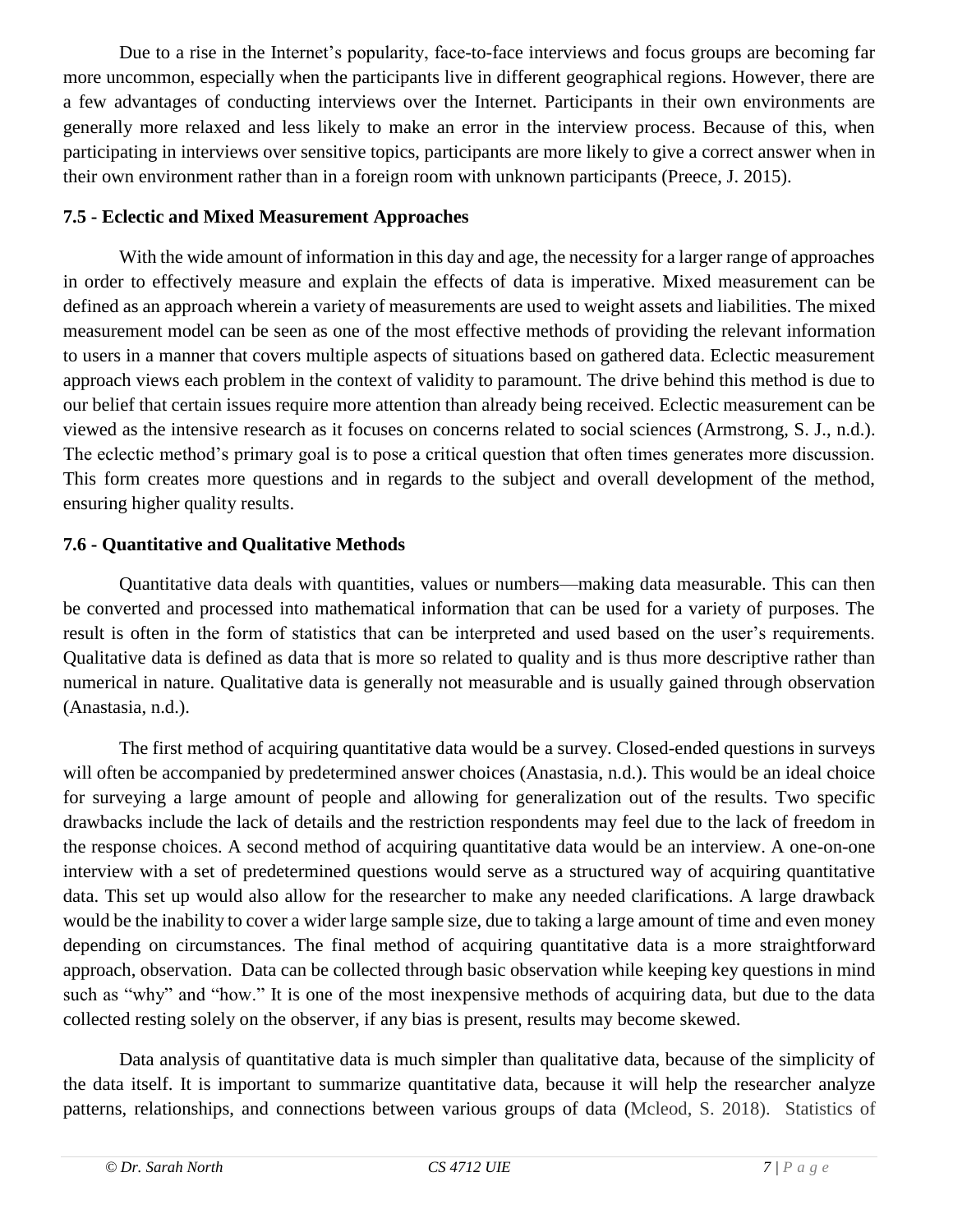quantitative data can also be descriptive or inferential. According to Saul McLeod (2018), author of Simply Psychology, there are several key features of proper quantitative data analysis:

- 1) Quantitative researchers try to eliminate as many outside variables as they can, by conducting their research inside of a lab.
- 2) Their research is conducted in a way that is reported without bias, and is separated from all other groups of data.
- 3) The goal of the study is determined before the study begins.
- 4) For the researcher at hand, the reality of the experiment is subjective, and data seen by people outside of the experiments are expected to have a different interpretation.
- 5) Quantitative research is used to support or reject the presence of theories.

Quantitative research also has its own set of strengths and limitations. One of the main limitations of quantitative research is that experiments do not take place in natural settings, and participants usually do not explain their choices in the experiment (Mcleod, S. 2018). Another large downside of quantitative research is that most researchers use it for confirmation bias, which is when a researcher is conducting an experiment to confirm something they already believe to be true. One major strength of quantitative research is that it can be used to test or validate currently known theories. Another major strength of quantitative research is that the research is less open to ambiguities and interpretation, which can be useful when researchers are trying to prove something to be true.

One of the most widely used qualitative methods of obtaining research would be paper surveys or questionnaires. These are often structured with short, open-ended questions that require detailed answers. Quotas are generally made before giving out surveys or questionnaires, and should be met before given any conclusion from the data they give. A major drawback for this method is the large amount of detailed information that will make the analysis of the data cumbersome. A second method of obtaining qualitative data would be focus groups. This is an interview method, in a group atmosphere. Each group is designated a moderator who is the one controlling much of the conversation flow. Focus groups are great sources of qualitative data because they allow individuals to talk to each other in a personal setting, and are generally ethnically and socially diverse to make correspondence between individuals in the focus group friendlier. (Anastasia n.d.)

Qualitative research has been often referred to as "endlessly creative and interpretive" (Mcleod, S. 2018). Data obtained from qualitative research can be massive, and compressing all of the data into something meaningful for the study can be quite cumbersome. Because of this, researchers and scientists have come up with ways to make sense of the data at hand. Most common methods are known as content analysis, grounded theory, or discourse analysis. The most notable designs of qualitative research include but are not limited to:

- 1) Nothing observed for qualitative data can be taken for granted, and the context in which the qualitative data is observed in has to be considered when analyzing the data.
- 2) Qualitative research is purely an interpretive process, and all researchers involved in an experiment must speak for themselves to provide their own interpretations.
- 3) Qualitative research can only be conducted with active participation from the researcher.
- 4) The design of the study will (and should) evolve during the course of the research.
- 5) For a qualitative researcher, there is no single reality, and everything is open to interpretation.
- 6) Theory is all data driven, which will emerge from part of the qualitative research process.

(Mcleod, S. 2018)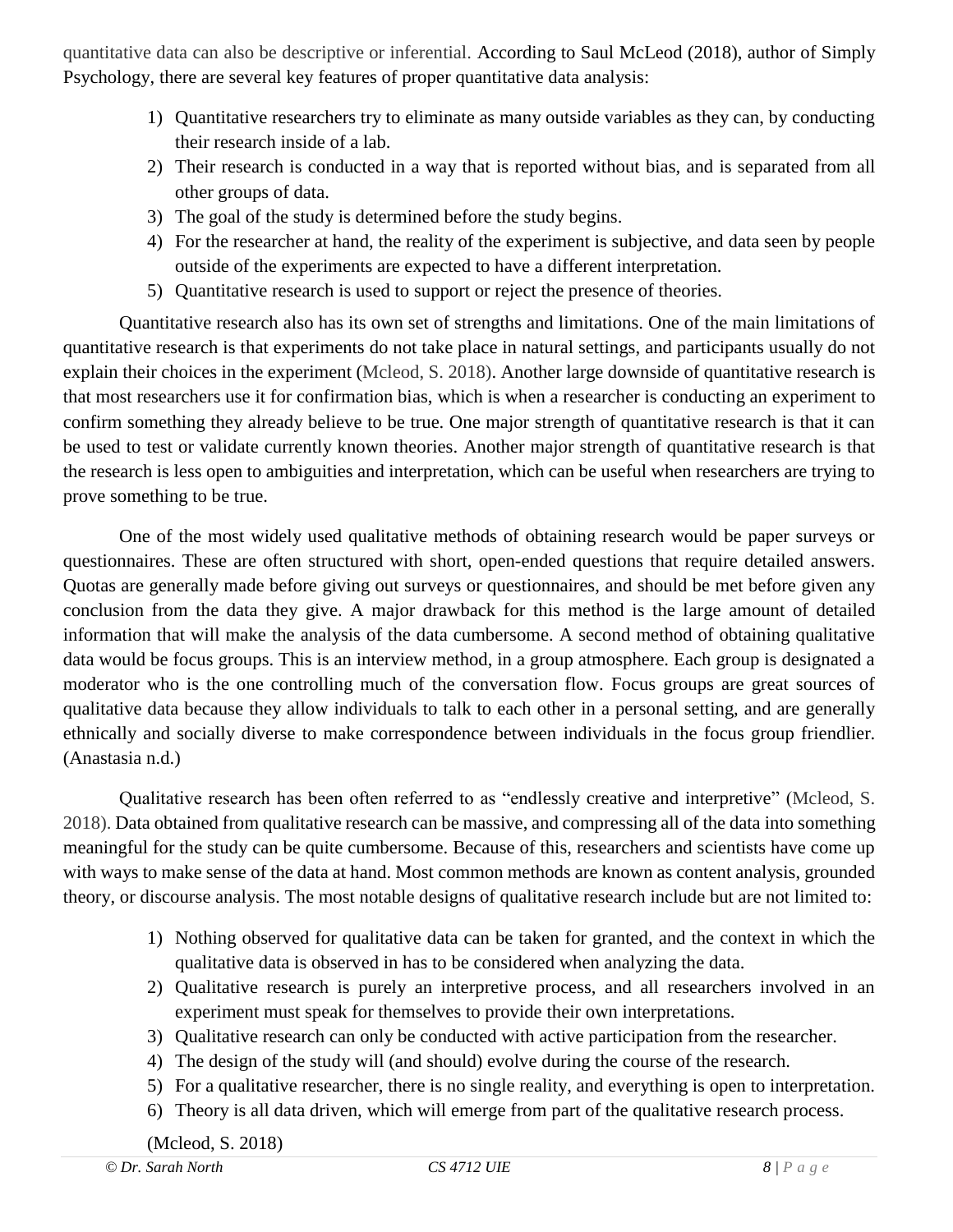#### **7.7 - Results and Findings Presentation**

The results and findings sections is where the findings of the study are reported based on the research gathered in prior sections. It is necessary to lay out the results in a logical order, usually chronological, so that it makes sense to the reader. The results and findings section is important when data is gathered through one's own research. It is important to keep the original hypothesis in mind, as the results are meant to address this and either confirm or reject the hypothesis. When providing results of research, one should try to only include findings relevant to the study or data that is relevant to the hypothesis. All other data and findings can be gone over in previous sections of the paper, such as in the introduction. There are two good organizational approaches when forming a results section, each with their own benefits (*Research Guides: Organizing Your Social Sciences Research Paper: 7. The Results*).

One approach is to present a synopsis of the results followed by key findings. This approach allows the reader to take in all key findings without having to read through the entire section. Presenting all the findings at the beginning allows for some of the findings to be paired if they are correlated although why the correlation may exist should not belong in this section as it is not a true result. After presenting all results, the explanations to the results will follow so that there is no ambiguity.

A second approach to presenting results is to present a result and then explain before moving onto another result. This approach is more appropriate for longer papers so that a thorough explanation can be presented for each result and how the results came about. All results can be given equal significance with this approach by not grouping findings together. When using this approach it is important to provide a conclusion that ties all the results together into one cohesive thought. (*Research Guides: Organizing Your Social Sciences Research Paper: 7. The Results*)

With either of these approaches if any visual aid is used to help clarify or describe the results, it is important that they are relevant to the findings. The results and findings section is comprised of plain text with supporting visuals. It is important to explain the visual and why it is relevant to the text. Visual aids are best for complex results where the visual aids will help the reader grasp the findings. There are findings where a visual aid is crucial to understanding the result (Chan, P., n.d.). If any visual aid is being used it is important to use the correct formatting for them so they can be referred to in the text. Figures need to be referred to correctly according to the style being used.

It is important to interpret results in relation to the research question. Reporting the data isn't the same as interpreting the data, so it is important both to analyze the data and describe why it is relevant. When interpreting the results, one should not have any bias so that the results are not distorted. Negative findings and results should be included as well in order to show the full picture of the study. Even if the results are negative they are still results of the study and thus should be included.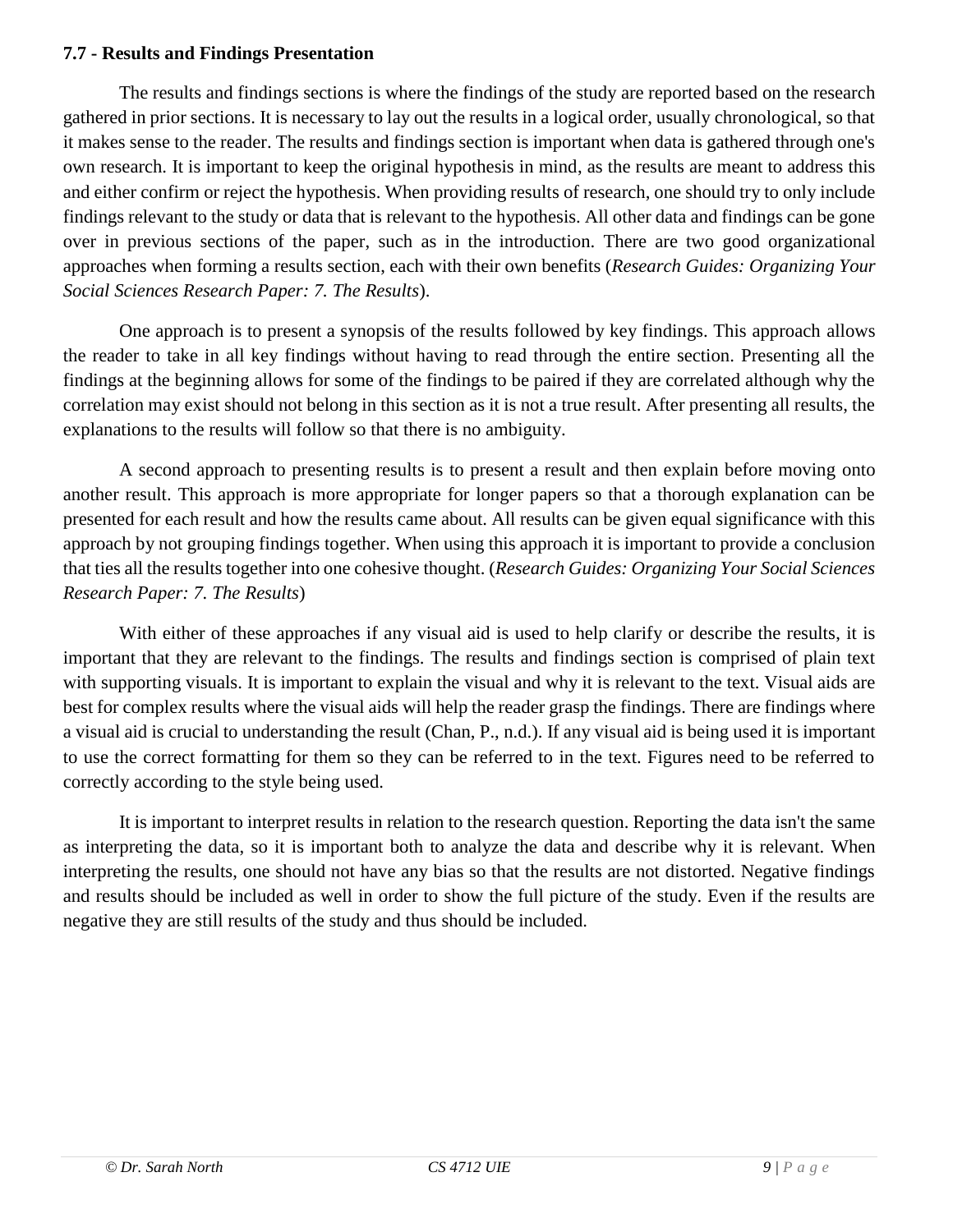#### **7.8 - Concise Summary**

The most effective way to produce meaningful research is by collecting meaningful data. Data collection starts with the methods and technologies behind the collection process.

Types of observation include naturalistic observation, participant observation, and controlled observation. Each type of observation comes with its pros and cons along with technologies that can facilitate data collection. Another way that data can be collected is using questionnaires, but it is important how they are implemented. It is more important how one wants to ask questions as this influences the answers from the participants. Questionnaires can be delivered in many methods, but it is important to not cause anxiety in the participants.

Interviews are a very valuable way to obtain data from individuals of interest. As with observation, there are multiple types of interview methods: group interviews, unstructured interviews, and structured interviews. The most common method is structured interviews, as this is the best way to compare data in a consistent manner. With all these methods of data collection, it is important to implement a larger range of approaches to effectively measure and explain the effects of data. Mixed measurement is defined as an approach wherein a variety of measurements are used to gather data. After figuring out how to represent the data there will be two types of data: quantitative and qualitative. After the data is collected and processed it is important to effectively communicate the results of the study. One much present all data clearly and what it means to the study. All results should be included in the findings, including results that do not support the initial hypothesis.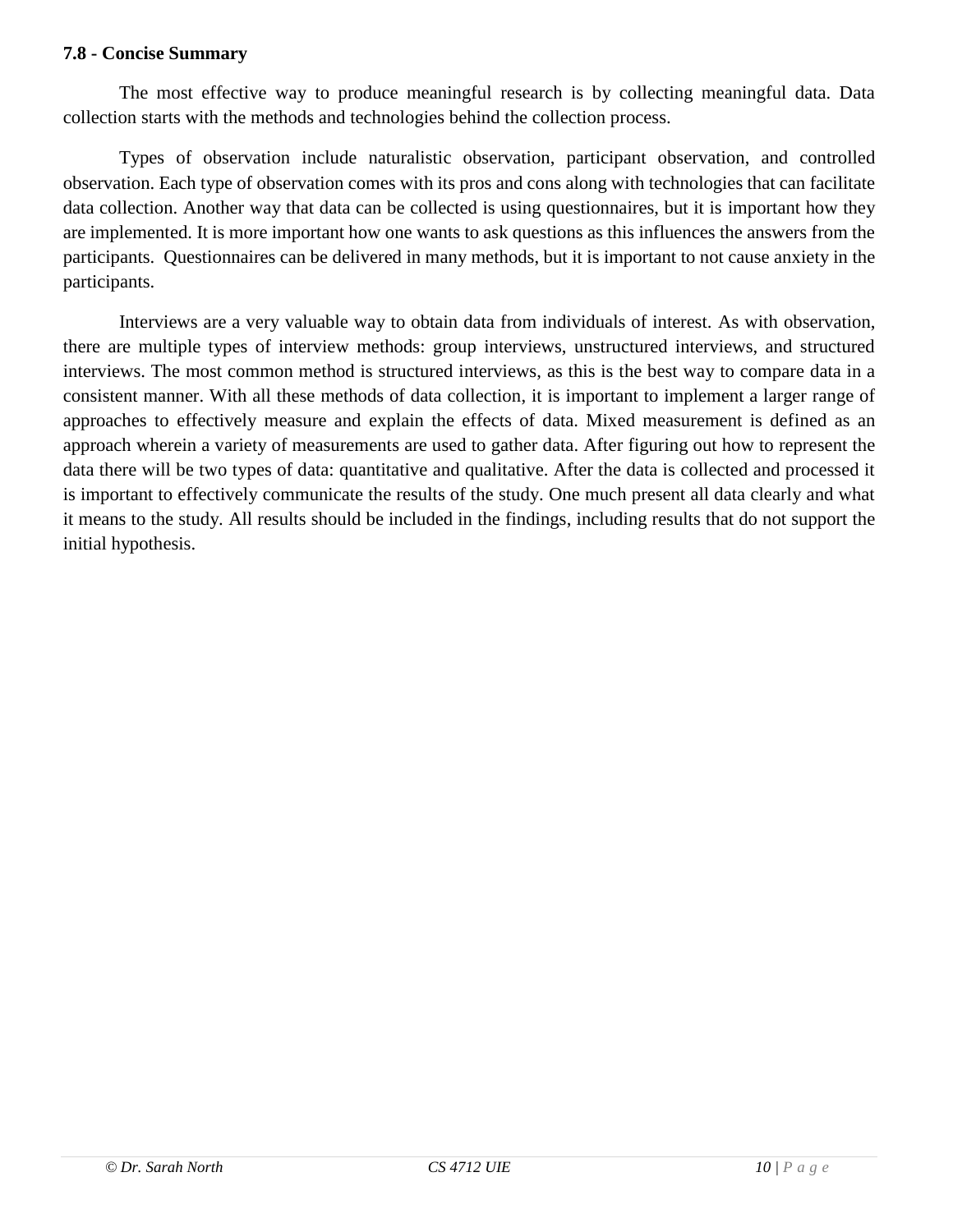#### **Descriptions & Links**

- 1. Overview of Qualitative and Qualitative Data Collection Methods <https://www.cleverism.com/qualitative-and-quantitative-data-collection-methods/>
- 2. Eclectic Research and Construct Validation <https://www.cleverism.com/qualitative-and-quantitative-data-collection-methods/>
- 3. Observational Methods [https://cirt.gcu.edu/research/developmentresources/research\\_ready/descriptive/observational](https://cirt.gcu.edu/research/developmentresources/research_ready/descriptive/observational)
- 4. Reporting Research Findings <http://www.nus.edu.sg/celc/research/books/cwtuc/chapter04.pdf>
- 5. Naturalistic Observation in Psychology <https://www.verywellmind.com/what-is-naturalistic-observation-2795391>
- 6. The Beagle Voyage <https://www.britannica.com/biography/Charles-Darwin/The-Beagle-voyage>
- 7. What's the difference between qualitative and quantitative research? <https://www.snapsurveys.com/blog/qualitative-vs-quantitative-research/>
- 8. Simply Psychology Observation Methods <https://www.simplypsychology.org/observation.html>
- 9. Organizing your Social Sciences Research <https://libguides.usc.edu/writingguide/results>